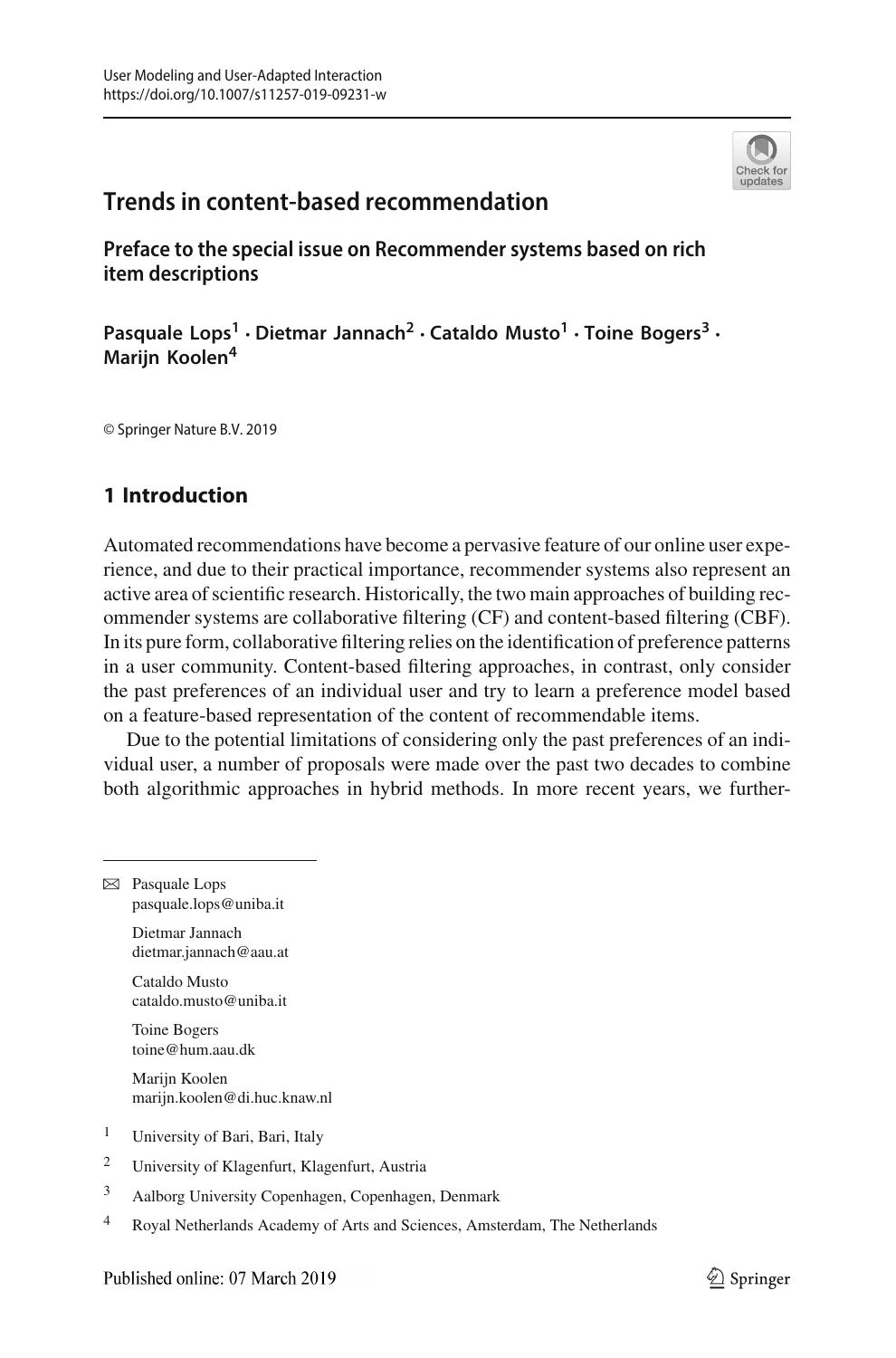more observe various attempts to incorporate additional side information and external knowledge sources into the recommendation process. In the case of content-based methods, this side information predominantly contains additional knowledge about the recommendable items, e.g., in terms of their features, metadata, category assignments, relations to other items, user-provided tags and comments, or related textual or multimedia content.

While pure collaborative filtering methods dominate the research landscape (Jannach et al[.](#page-8-0) [2012\)](#page-8-0), considering information about the "content" (i.e., the features of the items) is highly important in many of today's practical applications of recommenders, and will be increasingly relevant in the future for a number of reasons:

- First, a number of research works show that content-based and hybrid approaches, despite being sometimes less accurate in offline experiments, are in some application domains more effective in *real-world applications* than their pure CF-based counterparts (Jannach and Hegelic[h](#page-8-1) [2009](#page-8-1); Kirshenbaum et al[.](#page-8-2) [2012](#page-8-2); Liu et al[.](#page-8-3) [2010\)](#page-8-3).
- Second, certain aspects of a recommendation system can only be implemented in an effective way when one considers knowledge about the features of the items. These aspects for example include the diversification of the resulting recommendation lists, the generation of explanations, or the creation of understandable user models.
- Third, we continue to see new knowledge sources that provide information about the items and which can be used in the recommendation process. These sources include both structured ones like DBPedia, semi-structured ones like Wikipedia, and unstructured ones. This latter class includes all sorts of usergenerated content like reviews and tags, ultimately leading to a much richer item representations than those that were available in the past.

This special issue contains a selection of recent work on building recommender systems using rich item descriptions. We outline these papers in Sect. [3.](#page-6-0) Before that, in Sect. [2,](#page-1-0) we briefly reflect on the history of the field, discuss recent trends, and sketch potential future developments.

## <span id="page-1-0"></span>**2 History, trends, and future of content-based recommenders**

## **2.1 Historical developments**

Some of the underlying ideas of content-based filtering go back to the 1960s and to early ideas of what was called "Selective Dissemination of Information" (Hensle[y](#page-8-4) [1963\)](#page-8-4). Here, the goal was to distribute information based on matching newly arriving information items with the assumed interests of the recipients that are stored in *user profiles*. Another root of CB-filtering systems lies in the field of Information Retrieval (IR). Content-based approaches for example often rely on document encodings that were developed in this field (Salton and McGil[l](#page-9-0) [1986\)](#page-9-0). In the Web era, content-based techniques were later successfully applied in different domains, e.g., to make personalized recommendations of interesting web pages (Pazzani et al[.](#page-9-1) [1996](#page-9-1)).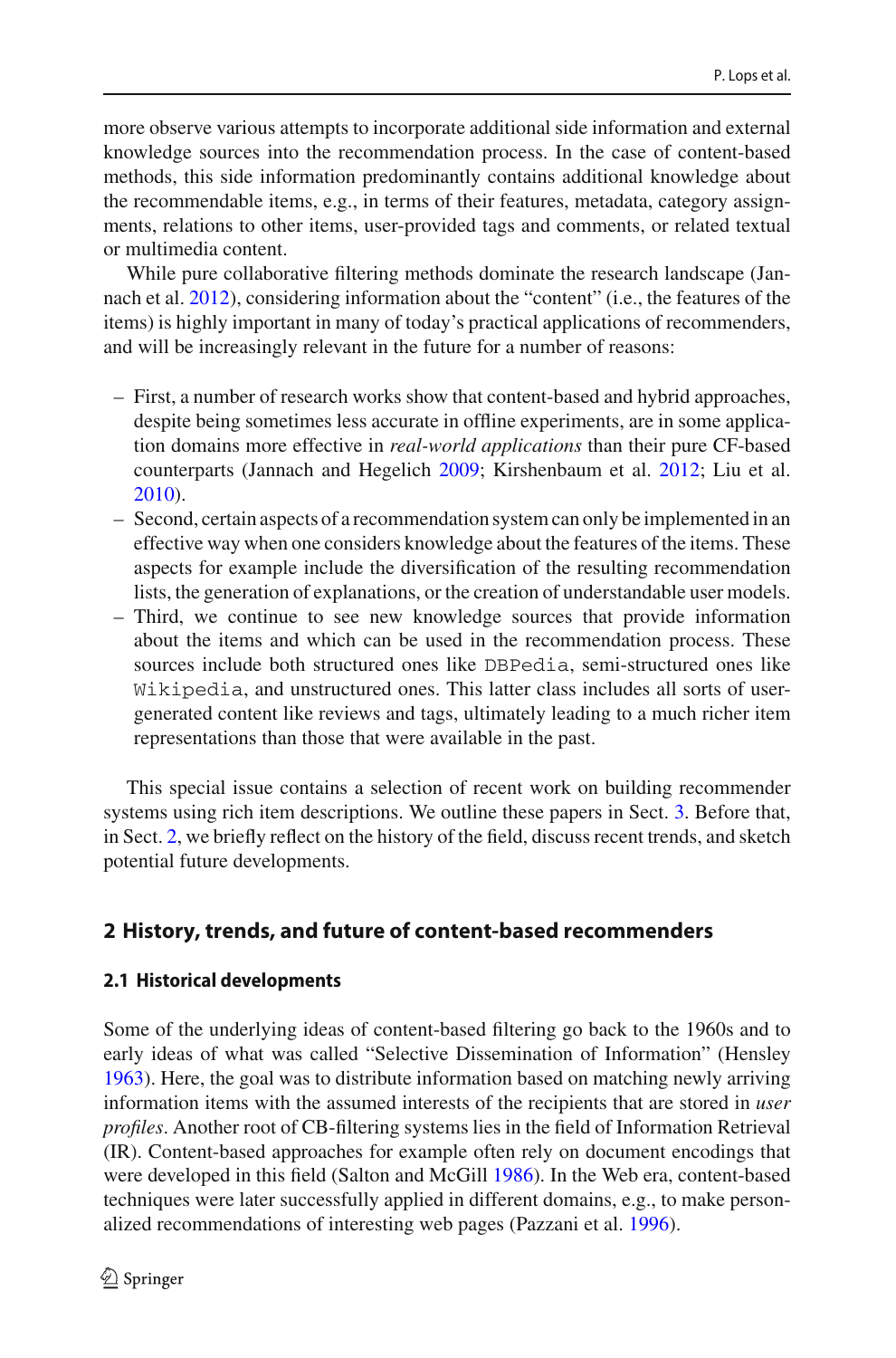

<span id="page-2-0"></span>**Fig. 1** Recent trends in content-based filtering recommender systems

Soon, however, it turned out that pure content-based filtering approaches can have several limitations in many application scenarios, in particular when compared to collaborative filtering systems. One main problem is that CBF systems mostly do not consider the *quality* of the items in the recommendation process. For example, a content-based recommendation in the movie domain might result in an obscure, lowquality movie similar to those the user liked in the past. CF methods usually take such information into account, either by considering explicit item ratings or by indirectly factoring in item popularity in implicit feedback scenarios.

With a decades-long focus of academic research on finding the best model in terms of prediction accuracy, *pure* CBF methods almost seemed obsolete and they were instead mostly used to boost the performance of collaborative filtering approaches, e.g., in cold-start situations (Melville et al[.](#page-8-5) [2002](#page-8-5)). However, along with the availability of new knowledge sources—including both structured and unstructured ones, such as user-generated content—comes a steady stream of new proposals for hybrid systems that leverage such information to make better predictions. Furthermore, in some new application scenarios, it is actually important that the recommended items are actually content-wise similar to a reference item, e.g., for similar item recommendation (Yao and Harpe[r](#page-9-2) [2018\)](#page-9-2). Also, in an automated music radio station, content features can be used to ensure that the radio does not drift away too much from the seed tracks. Finally, content information also enables the generation of better *explanations* (Gedikli et al[.](#page-8-6) [2014\)](#page-8-6), which is becoming increasingly important in the context of fair and transparent recommender systems.

#### **2.2 Recent trends**

In the last decade, we could therefore observe a number of works that either use *new types of side information* (e.g., metadata or user-generated content) for recommendation or propose new *algorithmic approaches* to process the available information. Figure [1](#page-2-0) shows an overview of these new trends.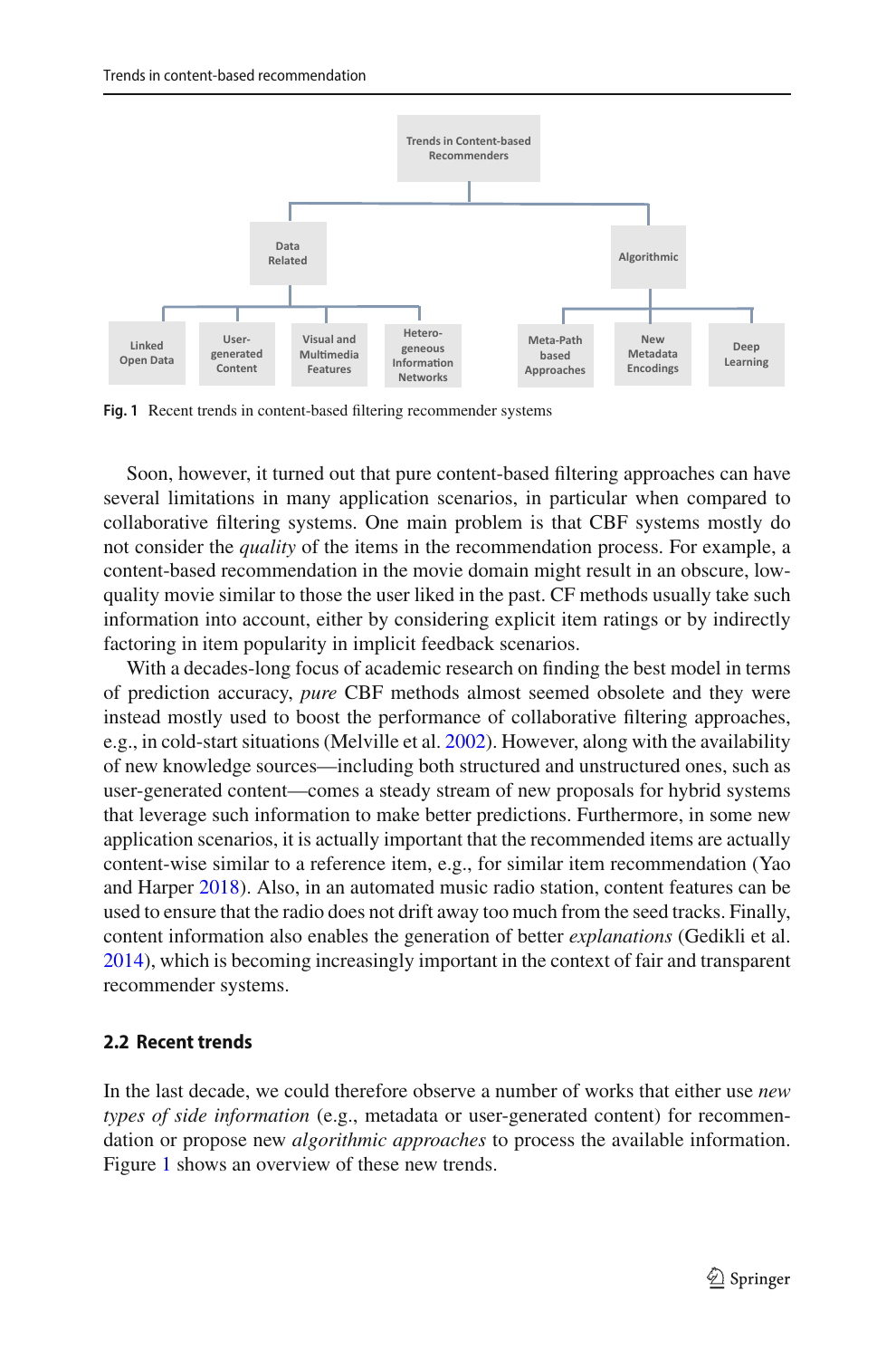## **2.2.1 Data-related trends**

**Linked open data** Traditionally, content-based recommender systems used metadata descriptions of items, or full-text indexing of textual items (Belkin and Crof[t](#page-7-0) [1992](#page-7-0)). Today, the introduction of Linked Open Data (LOD) offers new ways to extend item descriptions with external knowledge sources (Di Noia et al[.](#page-8-7) [2012;](#page-8-7) Musto et al[.](#page-9-3) [2017b](#page-9-3)). Early work by Passan[t](#page-9-4) [\(2010](#page-9-4)), for example, used DBpedia as an external knowledge source for music recommendation. Since then, Linked Open Data was used to enrich item descriptions for many application domains, including movie and book recommendation (Musto et al[.](#page-9-5) [2017a](#page-9-5)), and music and sound recommendation (Oramas et al[.](#page-9-6) [2017\)](#page-9-6). One advantage of the explicit semantics of Linked Data is that they can also be used to optimize specific measures like diversity (Musto et al[.](#page-9-5) [2017a](#page-9-5)). Furthermore, Linked Data can serve as a basis to generate explanations and to thereby increase recommendation transparency (Musto et al[.](#page-9-7) [2019](#page-9-7)). Overall, data from the LOD cloud were successfully applied for recommendations in several domains, and various opportunities exist to connect LOD information with other types of side information, as shown in Oramas et al[.](#page-9-6) [\(2017\)](#page-9-6) for music recommendation.

**User-generated content (UGC)** With the emergence of the participatory web (Web 2.0), various types of UGC became available, such as product reviews, user tags and forum discussions. Most of the early works that tried to leverage this information in the recommendation context focused on user-provided *tags*, which were used in a variety of ways, e.g., to enhance user and item profiles, or to explain recommendations to users (Jäschke et al[.](#page-9-8) [2007](#page-8-8); Vig et al. [2009](#page-9-8)).<sup>[1](#page-3-0)</sup> In another stream of works, researchers focused on *user reviews* and tried to extract various types of information from them, including semantics or user opinions and sentiments, that can be used in the recommendation process. Like for the tag-based approaches, recommendation methods based on UGC not only leverage this side information to improve recommendation quality, but also as a means to explain the recommendations to users. An in-depth review of such approaches can be found in Chen et al[.](#page-7-1) [\(2015\)](#page-7-1).

**Visual and multimedia features** As CBF-methods were traditionally text-based, nontextual objects were commonly represented by metadata descriptions. Advances in image and video analysis however made it possible to represent multimedia object by features that were extracted from the objects themselves. Many of these features are in fact difficult to represent in text, e.g., textures or stylistic aspects. McAuley et al[.](#page-8-9) [\(2015\)](#page-8-9), for example, trained a Convolutional Neural Network on product images to learn how different visual feature dimensions relate to each other across different types of products. The resulting "style space" can then be used to recommend, e.g., trousers that go with a particular pair of shoes. Another example in that context is the work by Elahi et al[.](#page-8-10) [\(2017\)](#page-8-10), who extract low-level features such as colors, textures, motion and lighting from movies to build a hybrid recommendation system. In a related study Deldjoo et al[.](#page-7-2) [\(2018\)](#page-7-2), the authors found that these stylistic properties can lead to better recommendations than semantic (object) information that is extracted from the movies through a pre-trained neural network. For the future, we expect that visual

<span id="page-3-0"></span> $1$  See Boger[s](#page-7-3) [\(2018](#page-7-3)) for an overview of tag-based recommendation approaches.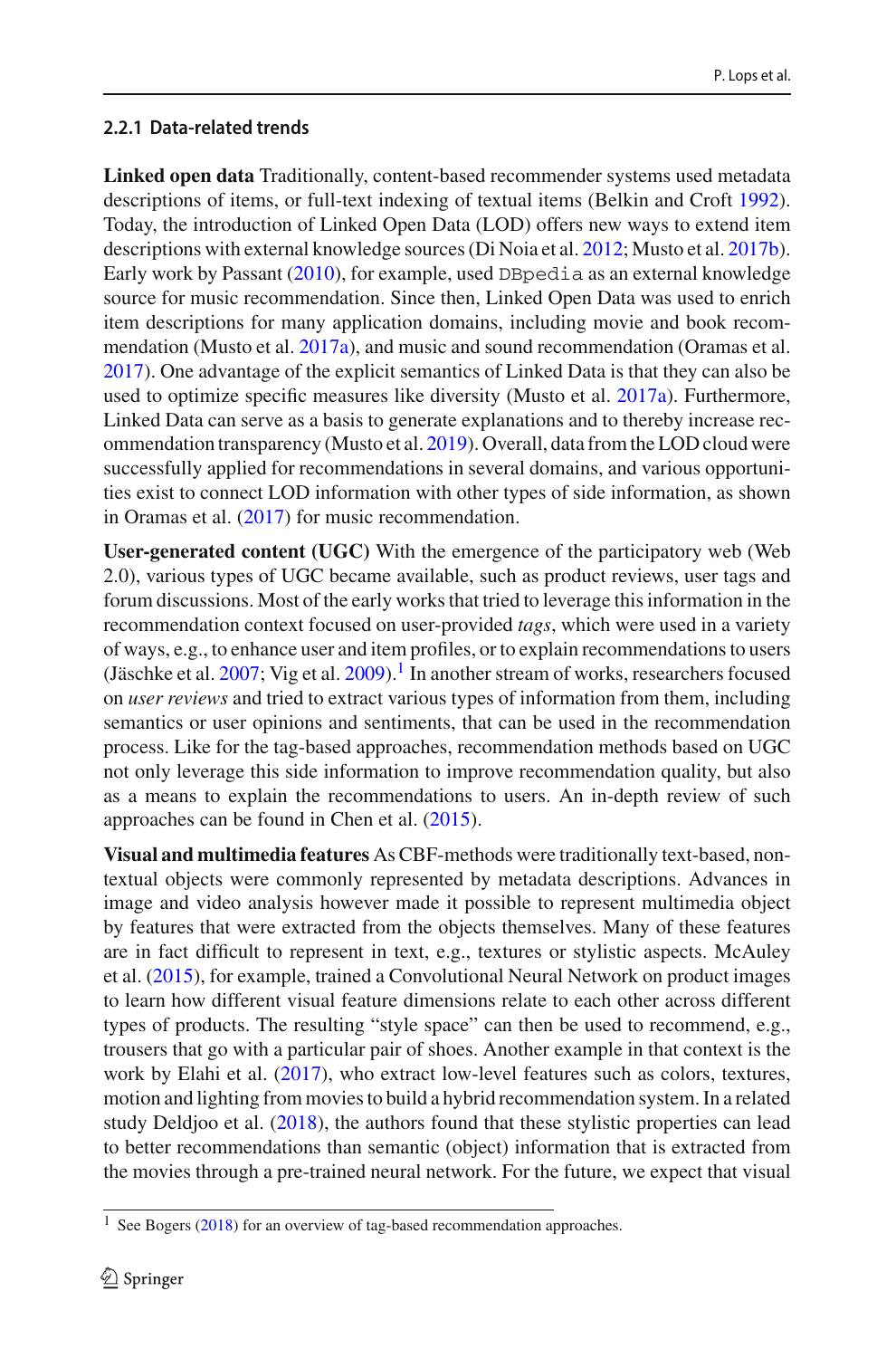and multimedia features will be used for recommendation in many other domains and scenarios where such data is available, such as advertisement, e-commerce and games.

**Heterogeneous information networks** Finally, a number of recent works aim to connect various types of side information in parallel. In such approaches, the available data is represented as a Heterogeneous Information Network (HIN), where the semantic relationships between objects are represented through different types of relations between the network nodes. Early work on using social networks for recommendation focused on modelling trust (Golbec[k](#page-8-11) [2006](#page-8-11)) between connected users. An example of a more recent work is that by Kleinerman et al[.](#page-8-12) [\(2018\)](#page-8-12) who leveraged such a network to generate explanations in the context of reciprocal recommendation scenarios like online dating. Generally, with the increasing number of knowledge sources that become available, HIN-based approaches will continue to gain importance, e.g., to create multi-dimensional user profiles (Jannach et al[.](#page-8-13) [2017\)](#page-8-13).

#### **2.2.2 Algorithm-related trends**

**Meta-path based approaches** From an algorithmic perspective, the availability of typed links between different types of objects in HINs inspired the development of *meta-path based* algorithms, where a meta-path connects two objects through a sequence of labeled relations between object types (Sun et al[.](#page-9-9) [2011](#page-9-9)). Shi et al[.](#page-9-10) [\(2015\)](#page-9-10) for example demonstrated that meta-path-based algorithms are useful for HINs in many recommendation domains, e.g. for movie recommendation with types such as users, movies, actors, and directors or between customers, products, businesses and locations. In another approach, Yu et al[.](#page-9-11) [\(2014\)](#page-9-11) exploited meta-path-based latent features to represent the connectivity between users and items along different types of paths. From the implicit feedback on items, a user-specific weighting of the heterogeneous relationships between the items and other entities is learned to offer personalized recommendations. As HINs become richer and more ubiquitous, we expect that metapath based approaches will receive more attention in the future.

**New metadata encodings** While TF-IDF or latent space representations are still common to encode textual item descriptions in CBF approaches, *embeddings* emerged in recent years as a promising new encoding method that can be used to identify latent connections between the terms in a document. Meta-Prod2Vec (Vasile et al[.](#page-9-12) [2016\)](#page-9-12), for instance, is an approach that computes low-dimensional embeddings of item metadata for sequence-based item recommendation in a hybrid model that uses music playlists and listening data as interactions for CF. Kul[a](#page-8-14) [\(2015](#page-8-14)), on the other hand, combined user and item metadata to train embeddings for generating recommendations in the fashion domain. In their application scenarios, the embeddings were specifically used to enable transfer learning to improve content-based recommendations for cold-start items and users. Given the flexibility of embeddings, we expect to see more complex models that combine metadata and textual and non-textual content features.

**Deep learning** Deep Learning (DL) approaches offer a flexible framework to discover existing structures in item and user data, including external knowledge resources (Musto et al[.](#page-9-13) [2018\)](#page-9-13) and non-textual features (Deldjoo et al[.](#page-7-2) [2018](#page-7-2)), to learn better feature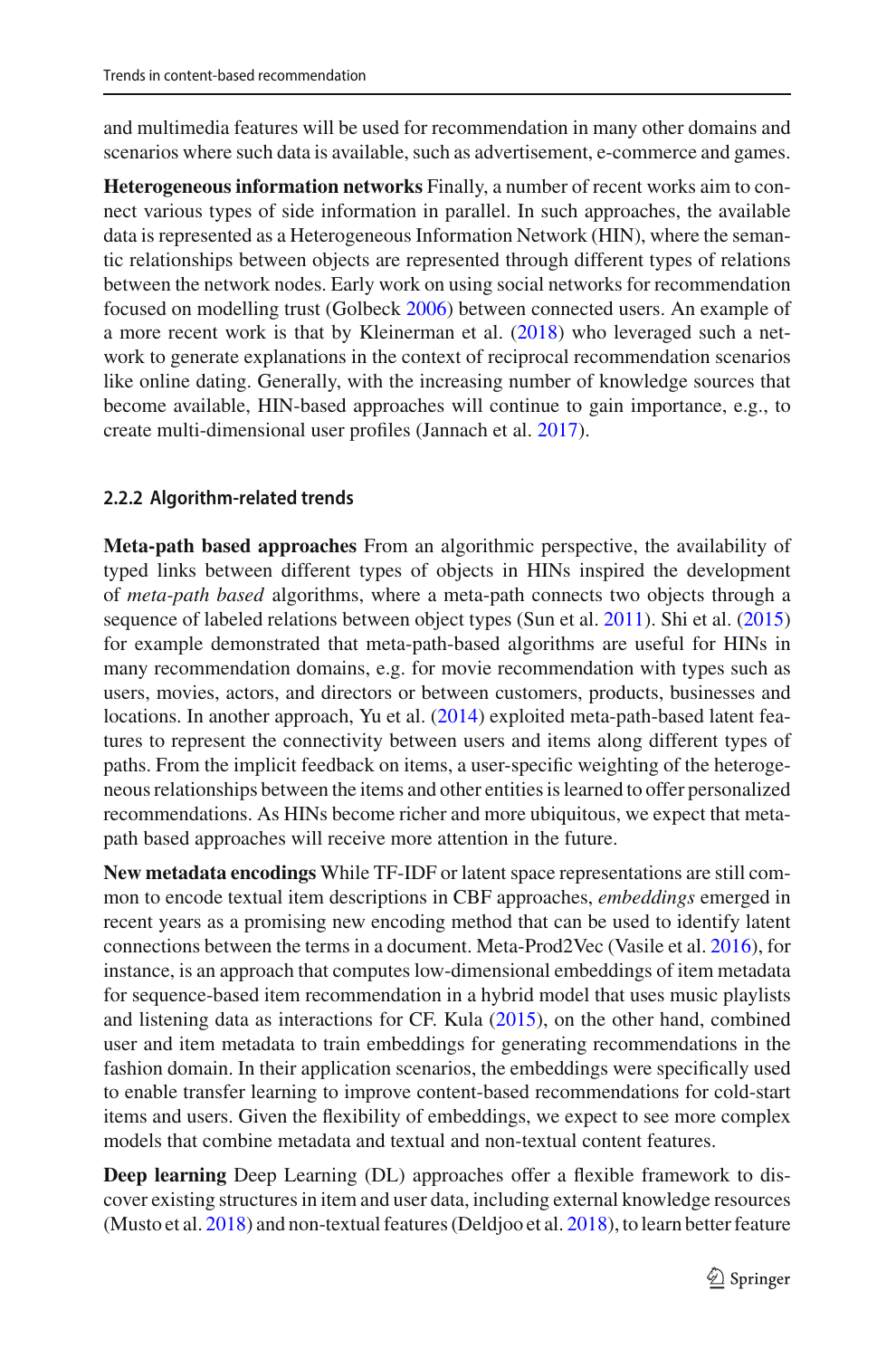representations. Another advantage of deep neural networks is their ability to model temporal and sequential aspects, which makes them suitable for session-based and sequence-aware recommendation tasks in domains such as e-commerce (Hidasi et al[.](#page-8-15) [2016\)](#page-8-15) and news (Song et al[.](#page-9-14) [2016](#page-9-14)). In addition, they can be trained to generate rich explanations from user reviews (Lu et al[.](#page-8-16) [2018\)](#page-8-16). Zhang et al[.](#page-9-15) [\(2017](#page-9-15)) recently demonstrated the potential of joint representation learning based on the increasing number of heterogeneous sources of textual and multimedia content features, external knowledge resources as well as user context and interaction data. Another recent research direction is to improve the interpretability of DL models for transparent and explainable recommendations (Seo et al[.](#page-9-16) [2017b\)](#page-9-16).

### **2.3 Future directions**

We foresee a number of research directions for exploring the role of content, metadata and side information in recommender systems.

**Transparent recommendations** In recent years and with the use of increasingly complex machine learning models, we can observe a rising interest in the topic of *Explainable AI*. This is in particular the case in scenarios of complex human decisionmaking, where accountability and explainability are important properties, such as health. Explanations have been explored for several years in the context of recommender systems (Nunes and Jannac[h](#page-9-17) [2017](#page-9-17); Tintarev and Masthof[f](#page-9-18) [2008](#page-9-18)), and different types of side information have been used in existing explanation approaches. While existing approaches often use side information to highlight features of the recommended items (Gedikli et al[.](#page-8-6) [2014](#page-8-6); Vig et al[.](#page-9-8) [2009](#page-9-8)), one area of future work could be to use side information to *explain the internal mechanisms* that guide otherwise black-box-like algorithms. This could, for instance, be done by "labeling" internal components of the derived models (e.g., a specific layer of a neural network or a latent factor of a factorized matrix), or by using descriptive features to explain the overall behavior of a recommendation algorithm. In this context, one open research question relates to the choice and possible combination of the features that are used in the explanation process, such as descriptive features (e.g., item properties and curated metadata), user-generated content (e.g., textual reviews and tags), collaborative information, and other sources.

**New algorithms and tasks** Content-based recommendation has, because of its reliance on complex textual content, traditionally been inspired by the developments in the fields of computational linguistics and natural language processing (NLP). For example, (word) embeddings are beginning to see widespread application in recommendation after its successful application in many NLP tasks. We expect this transfer of methods and techniques to continue in the future. For instance, contextual embeddings have recently been shown to outperform the state-of-the-art on certain NLP tasks (Seo et al[.](#page-9-19) [2017a\)](#page-9-19), and they could show promise for content-based recommendation algorithms as well. Besides such algorithmic improvements, another fruitful research direction would be to investigate the role of content information in alternative types of *recommendation tasks* (Jannach and Adomaviciu[s](#page-8-17) [2016\)](#page-8-17) besides standard item rank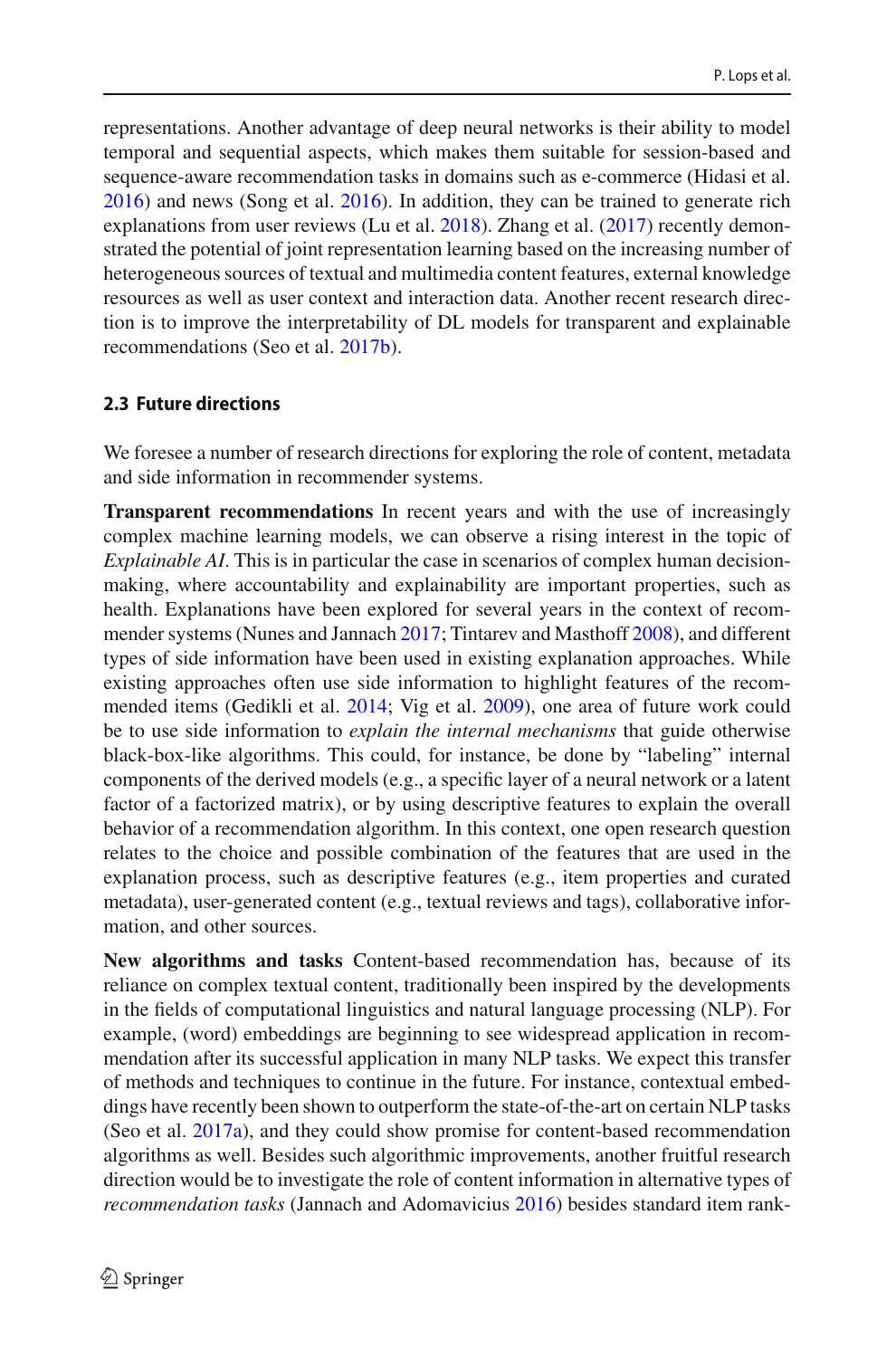ing or ratings prediction. For instance, generating recommendations for related or similar items (Yao and Harpe[r](#page-9-2) [2018](#page-9-2)), or recommending composites or sequences of items.

**New types of content** Some domains are rich in non-textual content, which is currently still difficult to utilize effectively, such as multimedia content. So far, multimedia recommendation mostly relies on implicit and explicit user feedback, but we expect that the rapid developments in DL algorithms will enable more structured and effective ways of extracting and using semantic and stylistic features in the future, as done in Messina et al[.](#page-8-18) [\(2018](#page-8-18)) in this issue. Open research questions here include how and which features can be extracted from multimedia content, and how they should be integrated with user-generated content and user preference data to provide the most relevant recommendations. A more thorough understanding of crossdomain recommendation—how content from one domain can help recommendation in another—would also be important here; see also Hernández-Rubio et al[.](#page-8-19) [\(2018\)](#page-8-19) (this issue).

#### <span id="page-6-0"></span>**3 Papers in this issue**

The papers in this issue continue many of the recent trends that were discussed above. They use various types of side information including User-Generated Content and Linked Open Data as well as features that are automatically derived from the multimedia objects themselves. From an algorithmic perspective, these papers often rely on deep learning approaches for feature extraction or recommendation. Various application domains are considered as well, including traditional ones like music or news recommendation, as well as novel ones like artwork recommendation.

The paper *Content-Based Artwork Recommendation: Integrating Painting Metadata with Neural and Manually-Engineered Visual Feature* (Messina et al[.](#page-8-18) [2018\)](#page-8-18) introduces a novel approach for artwork recommendation. The authors combine a variety of information sources—including item metadata as well as low-level visual features that are extracted through a deep neural network—and show the advantage of their combined approach based on an experiment with real-world data provided by an online artwork store.

The paper *Movie Genome: Alleviating New Item Cold Start in Movie Recommendation* (Deldjoo et al[.](#page-7-4) [2019](#page-7-4)) adopts a similar ideas and combines a variety of features, both meta-data as well low-level visual and audio features, in a recommender system for movies. They furthermore combine their content-based model with collaborative information in a hybrid approach. Both an offline analysis as well as a preliminary user study confirm the usefulness of their model for new item cold start situations.

The work *Affective recommender systems in online news industry: how emotions influence reading choices* (Mizgajski and Morz[y](#page-9-20) [2018](#page-9-20)) studies the role of emotions in the recommendation process. Based on a set of *affective item features*, a multi-dimensional model of emotions for news item recommendation is proposed. Experiments revealed the potential of considering emotional reactions and in their case, the enhanced recommendation method led to higher click-through-rates.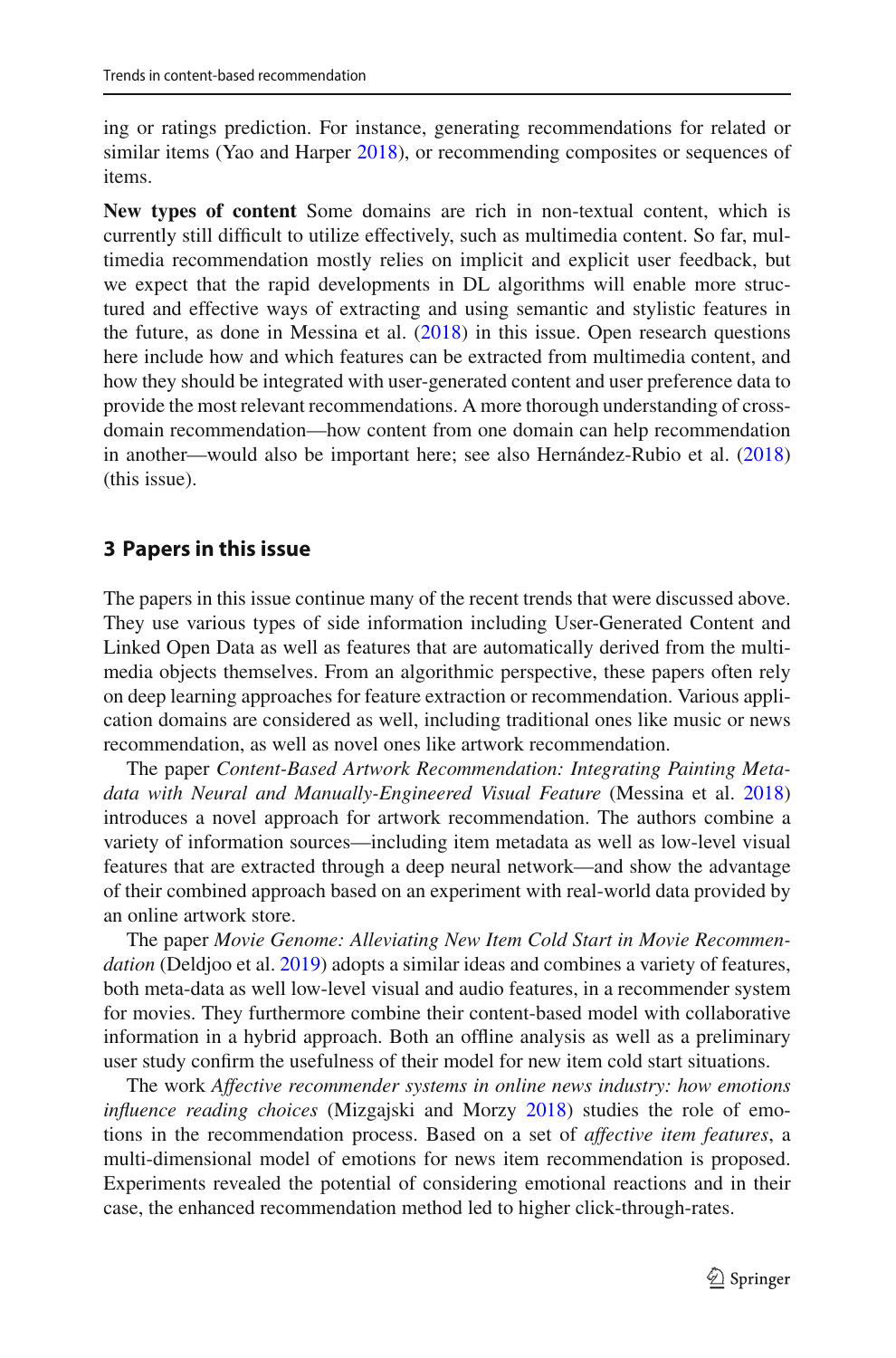The paper *A comparative analysis of recommender systems based on item aspect opinions extracted from user reviews* (Hernández-Rubio et al[.](#page-8-19) [2018\)](#page-8-19) focuses on usergenerated content. It provides an in-depth survey of recommender systems that exploit information extracted from user reviews and aims to identify the best techniques for each step when recommending based on user opinions. Furthermore, the paper outlines a number of future directions for review-based recommenders and contributes a number different helpful resources for researchers, including domain-specific aspect vocabularies and lexicons.

Data-related aspects and the use of Linked Open Data is the focus of the paper *Addressing the user cold start with cross-domain collaborative filtering: Exploiting item metadata in matrix factorization* (Fernández-Tobías et al[.](#page-8-20) [2019](#page-8-20)). In their work, the authors specifically investigate the use of LOD-based metadata to improve matrix factorization models for cross-domain collaborative filtering. Their experiments emphasize the potential value of considering such knowledge sources, not only to make more accurate recommendations particularly in cold-start situations, but also to balance the trade-off between accuracy and diversity.

The paper *Connectionist Recommendation in the Wild: On the utility, scrutability, and scalability of neural networks for personalized course guidance* (Pardos et al[.](#page-9-21) [2019\)](#page-9-21) is an example of a work that relies on embeddings to encode metadata. The authors propose Course2Vec, an adaptation of Word2Vec, to build a vector space representation of university courses. Their ultimate goal is to recommend a sequence of courses to enroll to students. Their experiments not only showed the effectiveness of the approach but also demonstrated that the recommendations are "scrutable", which can be a main prerequisite in real-world applications.

Finally, the paper *Feature-combination hybrid recommender systems for automated music playlist continuation* (Vall et al[.](#page-9-22) [2019](#page-9-22)) contributes to the area of music recommendation. The authors introduce two feature-combination hybrid recommender systems that combine collaborative information from curated music playlists with song features. Their experiments show that the proposed methodology leads to competitive results when compared to CF-based systems, and that it can outperform CF methods when training data is scarce. The work therefore provides additional evidence of the value of content information in cold-start situations.

#### **References**

- <span id="page-7-0"></span>Belkin, N.J., Croft, W.B.: Information filtering and information retrieval: two sides of the same coin? Commun. ACM **35**(12), 29–38 (1992)
- <span id="page-7-3"></span>Bogers, T.: Tag-based recommendation. In: Social Information Access—Systems and Technologies, Lecture Notes in Computer Science, vol. 10100, pp. 441–479. Springer (2018)
- <span id="page-7-1"></span>Chen, L., Chen, G., Wang, F.: Recommender systems based on user reviews: the state of the art. User Model. User-Adapt. Interact. **25**(2), 99–154 (2015)
- <span id="page-7-2"></span>Deldjoo, Y., Elahi, M., Quadrana, M., Cremonesi, P.: Using visual features based on MPEG-7 and deep learning for movie recommendation. Int. J. Multimedia Inf. Retr. **7**(4), 207–219 (2018)
- <span id="page-7-4"></span>Deldjoo, Y., Ferrari Dacrema, M., Constantin, M.G., Eghbal-zadeh, H., Cereda, S., Schedl, M., Ionescu, B., Cremonesi, P.: Movie genome: alleviating new item cold start in movie recommendation. User Model. User-Adapt. Interact. (2019). <https://doi.org/10.1007/s11257-019-09221-y>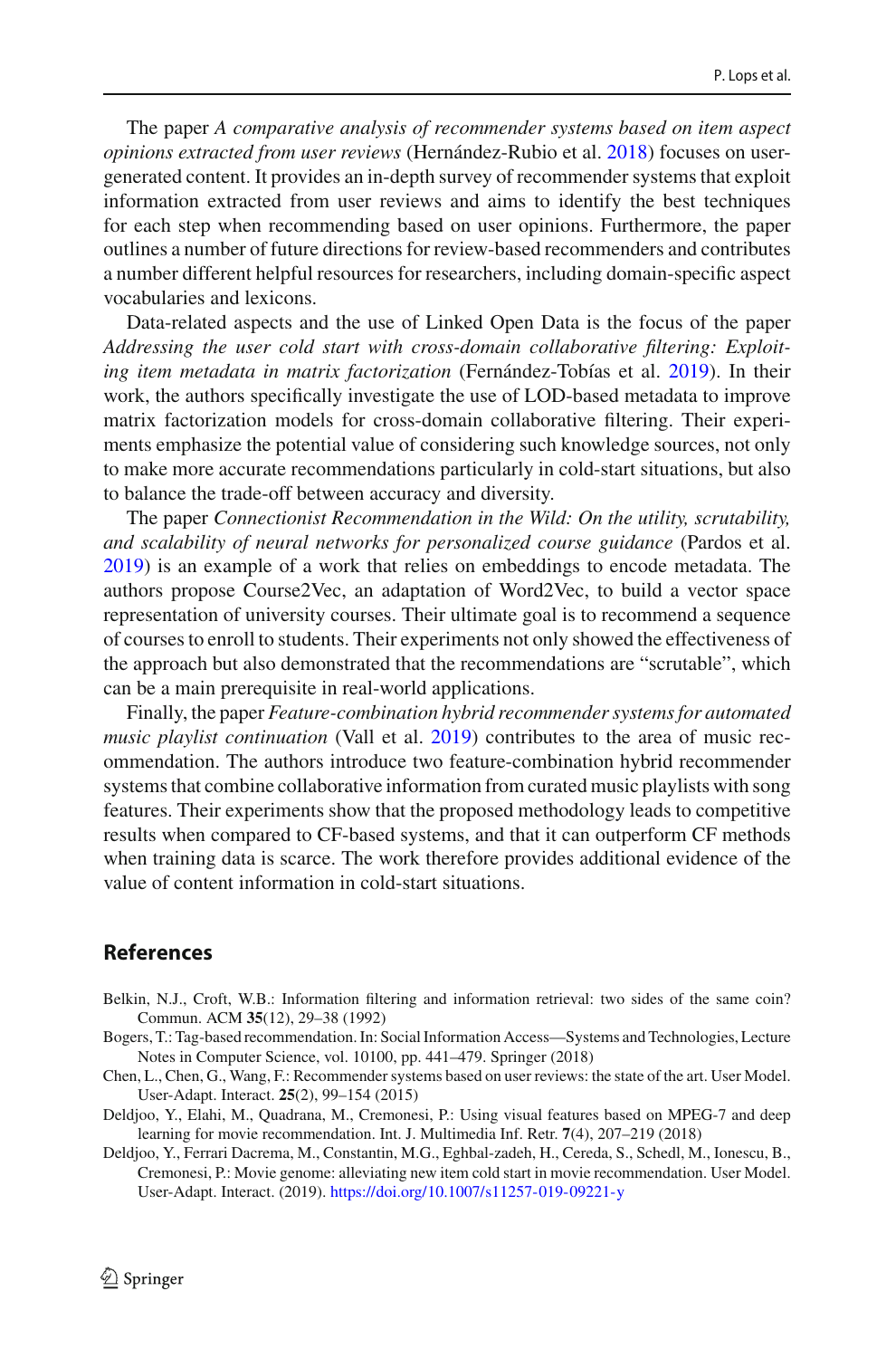- <span id="page-8-7"></span>Di Noia, T., Mirizzi, R., Ostuni, V.C., Romito, D., Zanker, M.: Linked open data to support content-based recommender systems. In: Proceedings of the 8th International Conference on Semantic Systems, pp. 1–8. ACM (2012)
- <span id="page-8-10"></span>Elahi, M., Deldjoo, Y., Bakhshandegan Moghaddam, F., Cella, L., Cereda, S., Cremonesi, P.: Exploring the semantic gap for movie recommendations. In: Proceedings of the Eleventh ACM Conference on Recommender Systems, pp. 326–330 (2017)
- <span id="page-8-20"></span>Fernández-Tobías, I., Cantador, I., Tomeo, P., Anelli, V.W., Di Noia, T.: Addressing the user cold start with cross-domain collaborative filtering: exploiting item metadata in matrix factorization. User Model. User-Adapt. Interact. (2019). <https://doi.org/10.1007/s11257-018-9217-6>
- <span id="page-8-6"></span>Gedikli, F., Jannach, D., Ge, M.: How should I explain? A comparison of different explanation types for recommender systems. Int. J. Hum. Comput. Stud. **72**(4), 367–382 (2014)
- <span id="page-8-11"></span>Golbeck, J.: Generating predictive movie recommendations from trust in social networks. In: International Conference on Trust Management, pp. 93–104. Springer (2006)
- <span id="page-8-4"></span>Hensley, C.B.: Selective Dissemination of Information (SDI): State of the Art in May, 1963. In: Proceedings of the May 21–23, 1963, Spring Joint Computer Conference, AFIPS '63 (Spring), pp. 257–262 (1963)
- <span id="page-8-19"></span>Hernández-Rubio, M., Cantador, I., Bellogín, A.: A comparative analysis of recommender systems based on item aspect opinions extracted from user reviews. User Model. User-Adapt. Interact. (2018). [https://](https://doi.org/10.1007/s11257-018-9214-9) [doi.org/10.1007/s11257-018-9214-9](https://doi.org/10.1007/s11257-018-9214-9)
- <span id="page-8-15"></span>Hidasi, B., Karatzoglou, A., Baltrunas, L., Tikk, D.: Session-based recommendations with recurrent neural networks. In: 4th International Conference on Learning Representations (ICLR) (2016)
- <span id="page-8-17"></span>Jannach, D., Adomavicius, G.: Recommendations with a purpose. In: Proceedings of the 10th ACM Conference on Recommender Systems (RecSys 2016), pp. 7–10. Boston, Massachusetts, USA (2016). <https://doi.org/10.1145/2959100.2959186>
- <span id="page-8-1"></span>Jannach, D., Hegelich, K.: A case study on the effectiveness of recommendations in the mobile internet. In: Proceedings of the 3rd ACM Conference on Recommender Systems, pp. 205–208 (2009)
- <span id="page-8-0"></span>Jannach, D., Zanker, M., Ge, M., Gröning, M.: Recommender systems in computer science and information systems—a landscape of research. In: 13th International Conference on Electronic Commerce and Web Technologies, pp. 76–87. Vienna, Austria (2012)
- <span id="page-8-13"></span>Jannach, D., Kamehkhosh, I., Lerche, L.: Leveraging multi-dimensional user models for personalized next-track music recommendation. In: Proceedings of the Symposium on Applied Computing, pp. 1635–1642 (2017)
- <span id="page-8-8"></span>Jäschke, R., Marinho, L., Hotho, A., Schmidt-Thieme, L., Stumme, G.: Tag recommendations in folksonomies. In: European Conference on Principles of Data Mining and Knowledge Discovery, pp. 506–514. Springer (2007)
- <span id="page-8-2"></span>Kirshenbaum, E., Forman, G., Dugan, M.: A live comparison of methods for personalized article recommendation at Forbes.com. In: Machine Learning and Knowledge Discovery in Databases, pp. 51–66. Springer, Berlin (2012)
- <span id="page-8-12"></span>Kleinerman, A., Rosenfeld, A., Kraus, S.: Providing explanations for recommendations in reciprocal environments. In: Proceedings of the 12th ACM Conference on Recommender Systems, pp. 22–30. ACM (2018)
- <span id="page-8-14"></span>Kula, M.: Metadata embeddings for user and item cold-start recommendations. In: Proceedings of the 2nd ACM RecSys Workshop on New Trends in Content-Based Recommender Systems, *CEUR Workshop Proceedings*, vol. 1448, pp. 14–21. CEUR-WS.org (2015)
- <span id="page-8-3"></span>Liu, J., Dolan, P., Pedersen, E.R.: Personalized news recommendation based on click behavior. In: Proceedings of the 15th International Conference on Intelligent User Interfaces, IUI '10, pp. 31–40 (2010)
- <span id="page-8-16"></span>Lu, Y., Dong, R., Smyth, B.: Why I like it: multi-task learning for recommendation and explanation. In: Proceedings of the 12th ACM Conference on Recommender Systems, pp. 4–12 (2018)
- <span id="page-8-9"></span>McAuley, J., Targett, C., Shi, Q., Van Den Hengel, A.: Image-based recommendations on styles and substitutes. In: Proceedings of the 38th International ACM SIGIR Conference on Research and Development in Information Retrieval, pp. 43–52 (2015)
- <span id="page-8-5"></span>Melville, P., Mooney, R.J., Nagarajan, R.: Content-boosted collaborative filtering for improved recommendations. In: Eighteenth National Conference on Artificial Intelligence, pp. 187–192 (2002)
- <span id="page-8-18"></span>Messina, P., Dominguez, V., Parra, D., Trattner, C., Soto, A.: Content-based artwork recommendation: integrating painting metadata with neural and manually-engineered visual features. User Model. User-Adapt. Interact. (2018). <https://doi.org/10.1007/s11257-018-9206-9>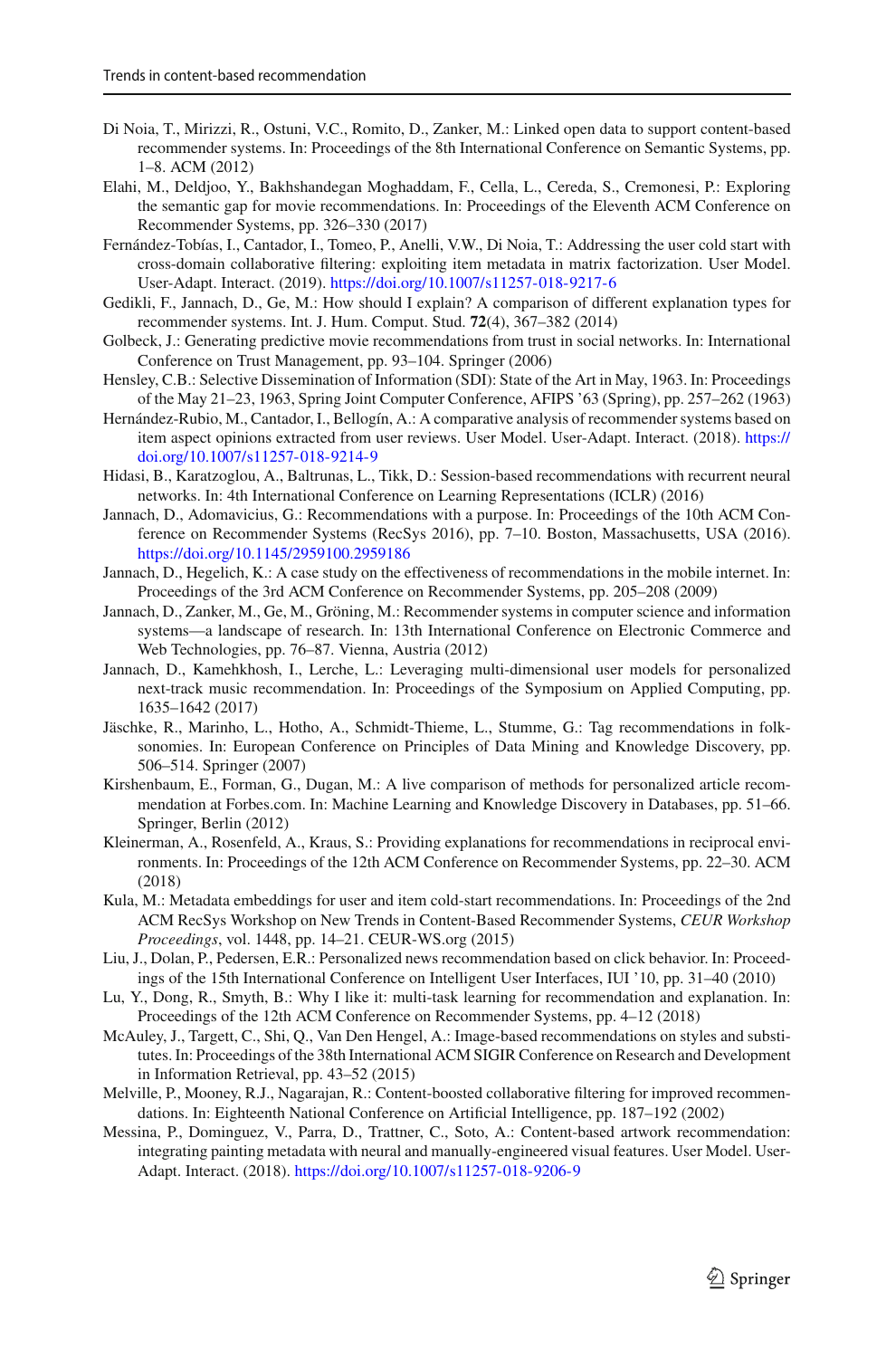- <span id="page-9-20"></span>Mizgajski, J., Morzy, M.: Affective recommender systems in online news industry: how emotions influence reading choices. User Model. User-Adapt. Interact. (2018). [https://doi.org/10.1007/s11257-018-9213](https://doi.org/10.1007/s11257-018-9213-x) [x](https://doi.org/10.1007/s11257-018-9213-x)
- <span id="page-9-5"></span>Musto, C., Basile, P., Lops, P., de Gemmis, M., Semeraro, G.: Introducing linked open data in graph-based recommender systems. Inf. Process. Manag. **53**(2), 405–435 (2017a)
- <span id="page-9-3"></span>Musto, C., Lops, P., de Gemmis, M., Semeraro, G.: Semantics-aware recommender systems exploiting linked open data and graph-based features. Knowl.-Based Syst. **136**, 1–14 (2017b)
- <span id="page-9-13"></span>Musto, C., Franza, T., Semeraro, G., de Gemmis, M., Lops, P.: Deep content-based recommender systems exploiting recurrent neural networks and linked open data. In: Adjunct Publication of the 26th Conference on User Modeling, Adaptation and Personalization, pp. 239–244. ACM (2018)
- <span id="page-9-7"></span>Musto, C., Narducci, F., Lops, P., de Gemmis, M., Semeraro, G.: Linked open data-based explanations for transparent recommender systems. Int. J. Hum. Comput. Stud. **121**, 93–107 (2019)
- <span id="page-9-17"></span>Nunes, I., Jannach, D.: A systematic review and taxonomy of explanations in decision support and recommender systems. User-Model User-Adapt. Interact. **27**(3–5), 393–444 (2017)
- <span id="page-9-6"></span>Oramas, S., Ostuni, V.C., Noia, T.D., Serra, X., Sciascio, E.D.: Sound and music recommendation with knowledge graphs. ACM Trans. Intell. Syst. Technol. (TIST) **8**(2), 21 (2017)
- <span id="page-9-21"></span>Pardos, Z.A., Fan, Z., Jiang, W.: Connectionist recommendation in the wild: on the utility and scrutability of neural networks for personalized course guidance. User Model. User-Adapt. Interact. (2019). [https://](https://doi.org/10.1007/s11257-019-09218-7) [doi.org/10.1007/s11257-019-09218-7](https://doi.org/10.1007/s11257-019-09218-7)
- <span id="page-9-4"></span>Passant, A.: dbrec—music recommendations using DBpedia. In: International Semantic Web Conference, pp. 209–224. Springer (2010)
- <span id="page-9-1"></span>Pazzani, M., Muramatsu, J., Billsus, D.: Syskill & Webert: Identifying interesting web sites. In: Proceedings of the Thirteenth National Conference on Artificial Intelligence, AAAI'96, pp. 54–61 (1996)
- <span id="page-9-0"></span>Salton, G., McGill, M.J.: Introduction to Modern Information Retrieval. McGraw-Hill Inc, New York (1986)
- <span id="page-9-19"></span>Seo, M., Kembhavi, A., Farhadi, A., Hajishirzi, H.: Bidirectional attention flow for machine comprehension. In: Proceedings of the 2017 International Conference on Learning Representations (2017a)
- <span id="page-9-16"></span>Seo, S., Huang, J., Yang, H., Liu, Y.: Interpretable convolutional neural networks with dual local and global attention for review rating prediction. In: Proceedings of the Eleventh ACM Conference on Recommender Systems, pp. 297–305. ACM (2017b)
- <span id="page-9-10"></span>Shi, C., Zhang, Z., Luo, P., Yu, P.S., Yue, Y., Wu, B.: Semantic path based personalized recommendation on weighted heterogeneous information networks. In: Proceedings of the 24th ACM International on Conference on Information and Knowledge Management, pp. 453–462 (2015)
- <span id="page-9-14"></span>Song, Y., Elkahky, A.M., He, X.: Multi-rate deep learning for temporal recommendation. In: Proceedings of the 39th International ACM SIGIR conference on Research and Development in Information Retrieval, pp. 909–912. ACM (2016)
- <span id="page-9-9"></span>Sun, Y., Han, J., Yan, X., Yu, P.S., Wu, T.: PathSim: Meta path-based top-K similarity search in heterogeneous information networks. Proc. VLDB Endow. **4**(11), 992–1003 (2011)
- <span id="page-9-18"></span>Tintarev, N., Masthoff, J.: The effectiveness of personalized movie explanations: an experiment using commercial meta-data. In: International Conference on Adaptive Hypermedia and Adaptive Web-Based Systems, pp. 204–213. Springer (2008)
- <span id="page-9-22"></span>Vall, A., Dorfer, M., Eghbal-zadeh, H., Schedl, M., Burjorjee, K., Widmer, G.: Feature-combination hybrid recommender systems for automated music playlist continuation. User Model. User-Adapt. Interact. (2019). <https://doi.org/10.1007/s11257-018-9215-8>
- <span id="page-9-12"></span>Vasile, F., Smirnova, E., Conneau, A.: Meta-prod2vec: Product embeddings using side-information for recommendation. In: Proceedings of the 10th ACM Conference on Recommender Systems, pp. 225– 232 (2016)
- <span id="page-9-8"></span>Vig, J., Sen, S., Riedl, J.: Tagsplanations: explaining recommendations using tags. In: Proceedings of the 14th International Conference on Intelligent User Interfaces, pp. 47–56 (2009)
- <span id="page-9-2"></span>Yao, Y., Harper, F.M.: Judging similarity: a user-centric study of related item recommendations. In: Proceedings of the 12th ACM Conference on Recommender Systems, pp. 288–296 (2018)
- <span id="page-9-11"></span>Yu, X., Ren, X., Sun, Y., Gu, Q., Sturt, B., Khandelwal, U., Norick, B., Han, J.: Personalized entity recommendation: A heterogeneous information network approach. In: Proceedings of the 7th ACM international conference on Web Search and Data Mining, pp. 283–292 (2014)
- <span id="page-9-15"></span>Zhang, Y., Ai, Q., Chen, X., Croft, W.B.: Joint representation learning for top-n recommendation with heterogeneous information sources. In: Proceedings of the 2017 ACM on Conference on Information and Knowledge Management, pp. 1449–1458. ACM (2017)